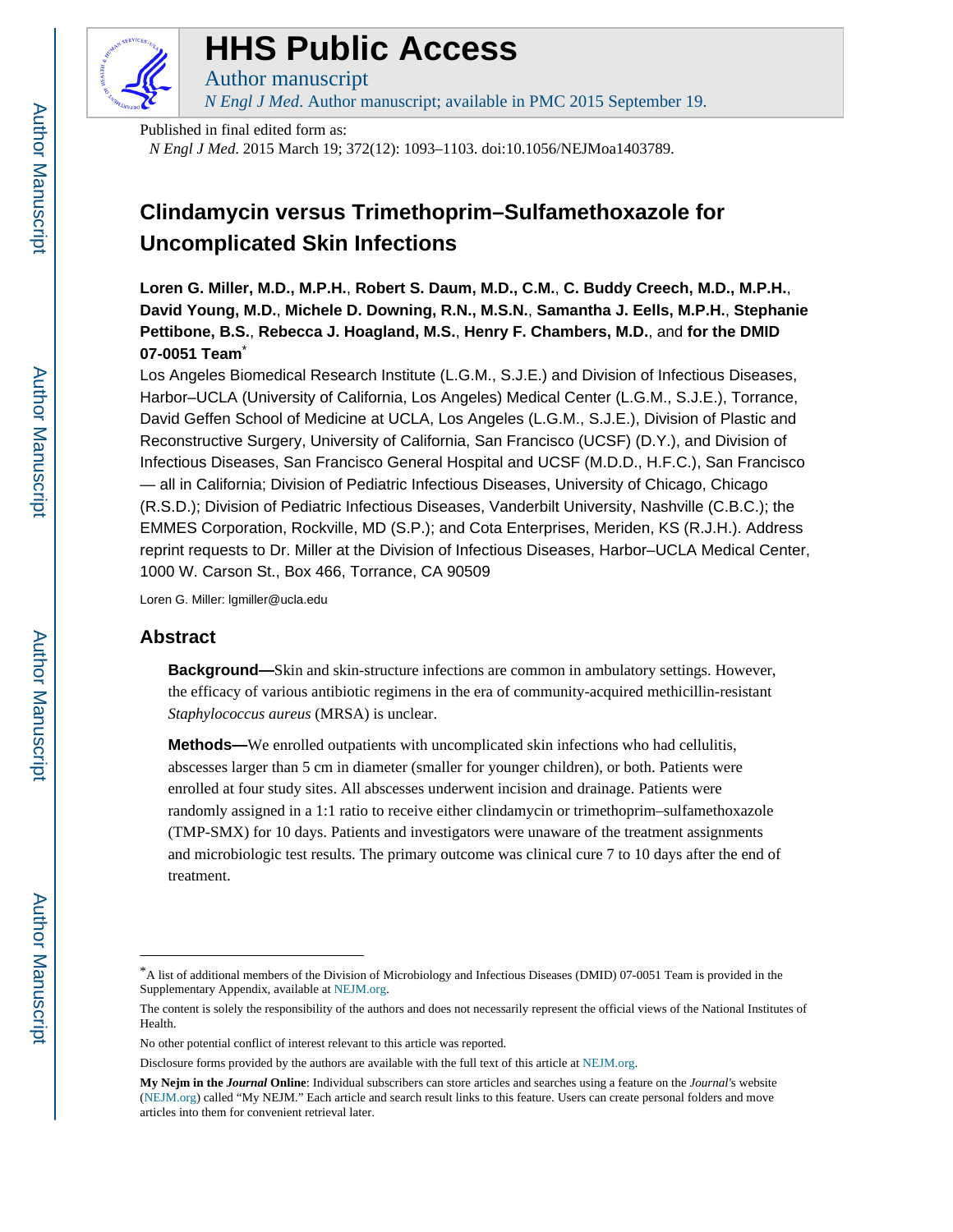**Results—**A total of 524 patients were enrolled (264 in the clindamycin group and 260 in the TMP-SMX group), including 155 children (29.6%). One hundred sixty patients (30.5%) had an abscess, 280 (53.4%) had cellulitis, and 82 (15.6%) had mixed infection, defined as at least one abscess lesion and one cellulitis lesion. *S. aureus* was isolated from the lesions of 217 patients (41.4%); the isolates in 167 (77.0%) of these patients were MRSA. The proportion of patients cured was similar in the two treatment groups in the intention-to-treat population (80.3% in the clindamycin group and 77.7% in the TMP-SMX group; difference, −2.6 percentage points; 95% confidence interval [CI],  $-10.2$  to 4.9; P = 0.52) and in the populations of patients who could be evaluated (466 patients; 89.5% in the clindamycin group and 88.2% in the TMP-SMX group; difference,  $-1.2$  percentage points; 95% CI,  $-7.6$  to 5.1; P = 0.77). Cure rates did not differ significantly between the two treatments in the subgroups of children, adults, and patients with abscess versus cellulitis. The proportion of patients with adverse events was similar in the two groups.

**Conclusions—**We found no significant difference between clindamycin and TMP-SMX, with respect to either efficacy or side-effect profile, for the treatment of uncomplicated skin infections, including both cellulitis and abscesses. (Funded by the National Institute of Allergy and Infectious Diseases and the National Center for Advancing Translational Sciences, National Institutes of Health; [ClinicalTrials.gov](http://ClinicalTrials.gov) number, NCT00730028.)

> Skin and Skin-Structure Infections (hereafter referred to as skin infections) are common conditions among patients seeking medical care in the United States,  $1,2$  accounting for approximately 14.2 million outpatient visits in  $2005<sup>1</sup>$  and more than 850,000 hospital admissions.<sup>3</sup> Skin infections are associated with considerable complications, including bacteremia, the need for hospitalization and surgical procedures, and death.<sup>4,5</sup>

Results of cultures of skin-infection lesions in the United States have shown that most of the infections are caused by methicillin-resistant *Staphylococcus aureus* (MRSA),<sup>6,7</sup> but the efficacy of various antibiotic regimens in areas where community-associated MRSA is endemic has not been defined.<sup>8,9</sup> Either clindamycin or trimethoprim–sulfamethoxazole (TMP-SMX) is recommended because of the low cost and activity against communityassociated MRSA and methicillin-susceptible *S. aureus* (MSSA) strains of each of these  $d_{\text{rugs}}^{2,10-12}$  yet there are few comparative data on the safety and efficacy of these antibiotic agents for the treatment of skin infections. To address this limitation, we performed a randomized clinical trial comparing clindamycin and TMP-SMX for the treatment of uncomplicated skin infections at four U.S. centers located in areas of community-associated MRSA endemicity.

#### **Methods**

## **Study Design and Population**

We performed a multicenter, prospective, randomized, double-blind clinical trial of clindamycin versus TMP-SMX for the treatment of uncomplicated skin infections. Patients were eligible if they had two or more of the following signs or symptoms for 24 or more hours: erythema, swelling or induration, local warmth, purulent drainage, and tenderness to pain or palpation. Patients were categorized as having cellulitis (defined as inflammation of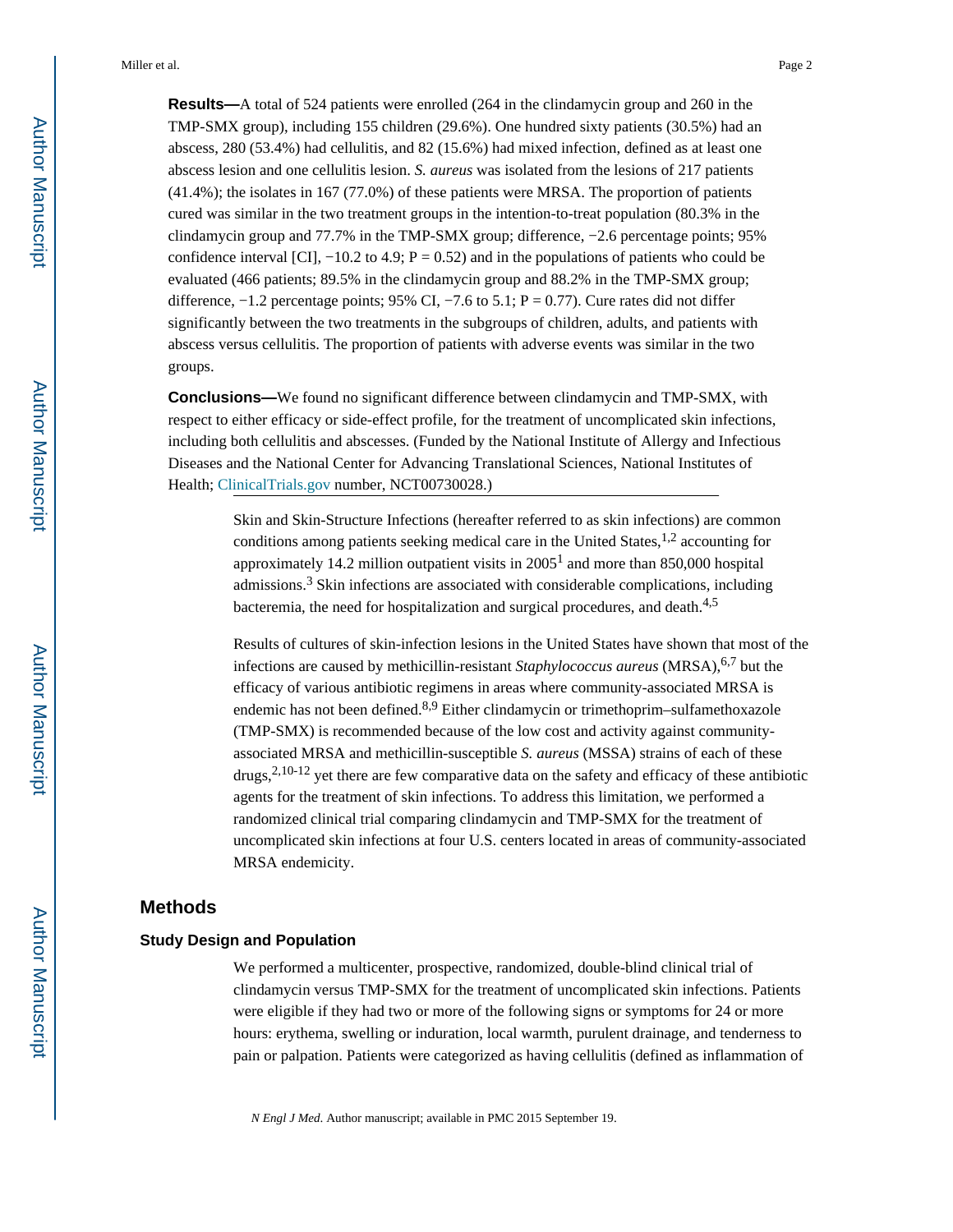the skin and associated skin structures without signs of a drainable fluid collection), abscess (defined as a circumscribed, drainable collection of pus), or both (if lesions of both cellulitis and abscess were present). Exclusion criteria were superficial skin infections (e.g., impetigo), skin infection at a body site that requires specialized management (e.g., perirectal, genital, or hand infection), a human or animal bite at the infection site, high fever (oral temperature,  $>38.5^{\circ}C$  [ $>38.0^{\circ}C$  in children 6 to 11 months of age]), receipt of immunosuppressive medications or the presence of an immunocompromising condition such as diabetes or chronic renal failure, morbid obesity (body-mass index [the weight in kilograms divided by the square of the height in meters], >40), surgical-site or prostheticdevice infection, and receipt of antibacterial therapy with antistaphylococcal activity in the previous 14 days. Patients were ineligible if they lived in a long-term care facility, had cancer or an inflammatory disorder that required treatment in the previous 12 months, or had major surgery in the previous 12 months. All the inclusion and exclusion criteria are listed in Table S1 in the Supplementary Appendix, available with the full text of this article at [NEJM.org.](http://NEJM.org) The full protocol and statistical-analysis plan are also available at [NEJM.org](http://NEJM.org).

# **Study Population, Stratification, and Randomization**

From May 2009 through August 2011, patients were recruited at four locations (University of Chicago Medical Center, Chicago; San Francisco General Hospital, San Francisco; Harbor–UCLA [University of California, Los Angeles] Medical Center, Torrance, CA; and Vanderbilt University Medical Center, Nashville) from urgent care clinics, emergency departments, and affiliated clinics. All the patients or their parents or guardians provided written informed consent, and assent was obtained when age-appropriate. The protocol was approved by the institutional review board at each institution.

Patients were stratified into one of two groups on the basis of the characteristics of their infection before randomization: a group that included patients with a larger abscess or cellulitis (larger-abscess–cellulitis group) or a group that included patients with a smaller abscess (limited-abscess group). The protocol and data-analysis plan prespecified that the limited-abscess group and the larger-abscess–cellulitis group be analyzed separately because their treatment assignments differed, in that the limited-abscess stratum included a placebo group. Patients who had a single abscess with a greatest diameter up to 5.0 cm ( $3.0 \text{ cm}$  in patients 6 to 11 months of age and  $4.0 \text{ cm}$  in patients 1 to 8 years of age) were stratified into the limited-abscess group. All other patients, including those with an abscess greater than 5.0 cm in diameter (and proportionally smaller in young children), patients with two or more sites of skin infection, and patients with cellulitis without abscess (including erysipelas), were stratified into the larger-abscess–cellulitis group. The size of the abscess cavity was measured manually in three dimensions (width, length, and depth) and recorded on a standardized form. All abscesses were treated by means of incision and drainage. In this article, we describe the results for the larger-abscess–cellulitis group only.

#### **Study Medication**

After abscesses were drained (if present) and the size of the abscesses was determined, patients were randomly assigned in a 1:1 ratio to receive clindamycin or TMP-SMX. Variable-block randomization, with assignments made independently at each site, was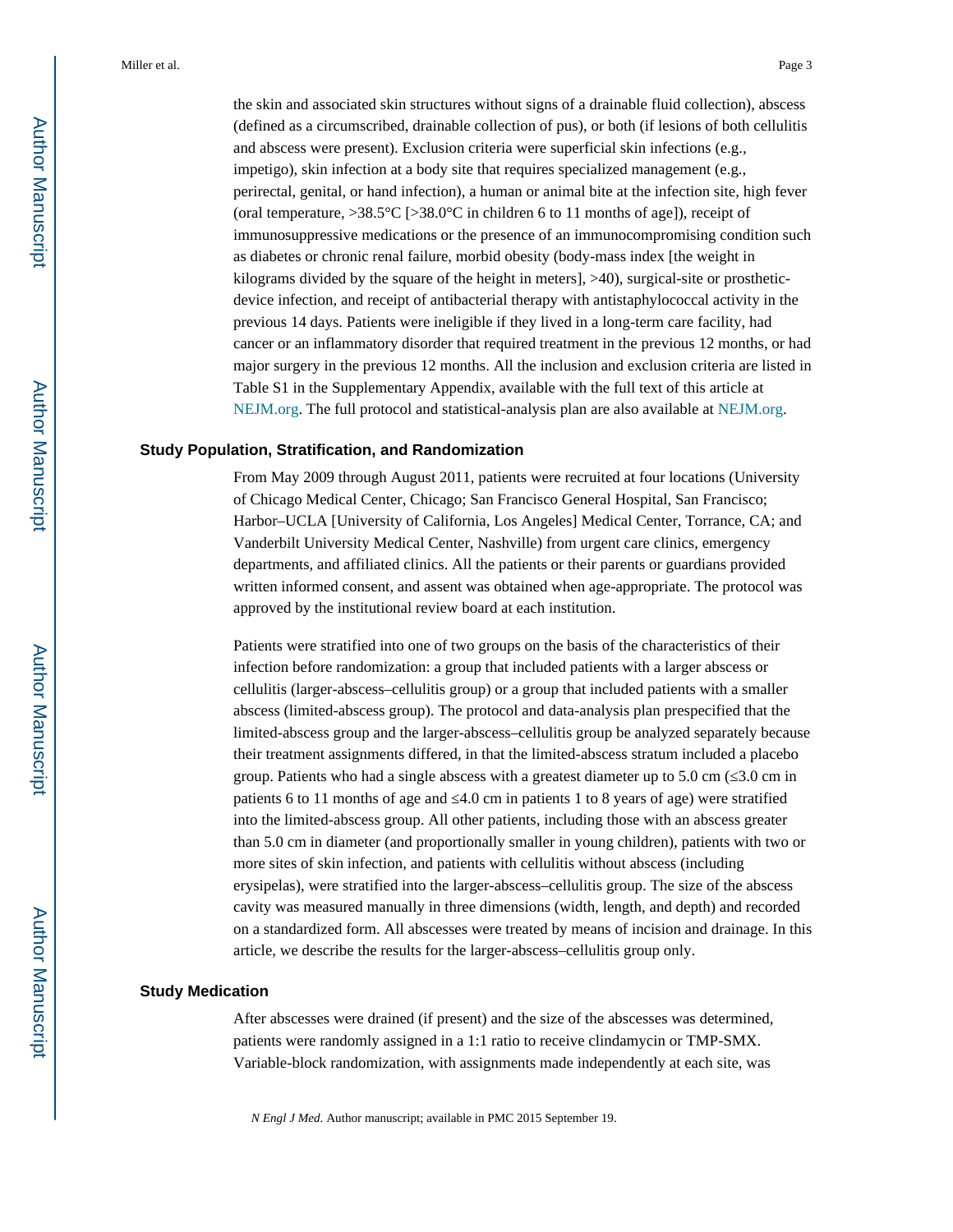Clindamycin was given as two 150-mg tablets three times daily. TMP-SMX was given at doses of 160 mg of trimethoprim and 800 mg of sulfamethoxazole administered as two single-strength tablets twice daily. Patients randomly assigned to receive TMP-SMX were given two placebo pills for the midday dose. Pediatric doses were adjusted according to the body weight of the patient (Table S2 in the Supplementary Appendix); liquid suspensions were available for pediatric dosing. Pills were overencapsulated to prevent identification by study staff and patients, and the taste of the clindamycin liquid preparations was masked with the use of flavoring both to prevent identification and to improve adherence. Patients were unaware of the treatment assignments, as were the study staff members, with the exception of the research pharmacists, who determined the correct dosing. The study medications were purchased by the study sponsor, the National Institute of Allergy and Infectious Diseases of the National Institutes of Health.

#### **Microbiologic Studies and Demographic Data**

To prevent investigator bias if treatment failures occurred, investigators were unaware of the microbiologic results, although the results could be obtained by an independent safety monitor on request. Swab cultures were obtained if there was a skin break, exudate, blister fluid, or other material that could be cultured. Nonsuppurative lesions were not cultured. Cultures, species identification of isolates, and susceptibility tests were performed by the clinical microbiology laboratory at each participating institution in accordance with methods approved by the Clinical and Laboratory Standards Institute.<sup>13</sup> External oversight for study activities was provided by two contract research organizations, Pharmaceutical Product Development (PPD) and the Division of Microbiology and Infectious Diseases Clinical Research Operations and Management Support (DMID-CROMS).

Patients were surveyed about demographic characteristics and coexisting conditions. Patients were seen at the end of treatment (day 12), at the test of cure (7 to 10 days after completion of the prescribed 10-day course of therapy), and at the 1-month follow-up (day 40). Information about clinical response and possible medication side effects was obtained with the use of standardized forms.

#### **Statistical Analysis**

The primary study outcome was clinical cure at the test-of-cure visit. Two primary efficacy analyses were performed: one in the intention-to-treat population and the other in the population of patients who could be evaluated (Fig. 1). A lack of clinical cure was defined as a lack of resolution of signs or symptoms of infection, the occurrence of side effects that necessitated discontinuation of treatment with the study medication within the first 48 hours, or any one of the following before the test-of-cure visit: occurrence of a skin infection at a new body site, unplanned surgical treatment of the skin infection, or hospitalization related to the infection. The primary null hypothesis was that clindamycin and TMP-SMX would have equal rates of cure. The study was designed as a superiority trial with 80% power to detect an absolute difference between the two treatment groups of 10 percentage points in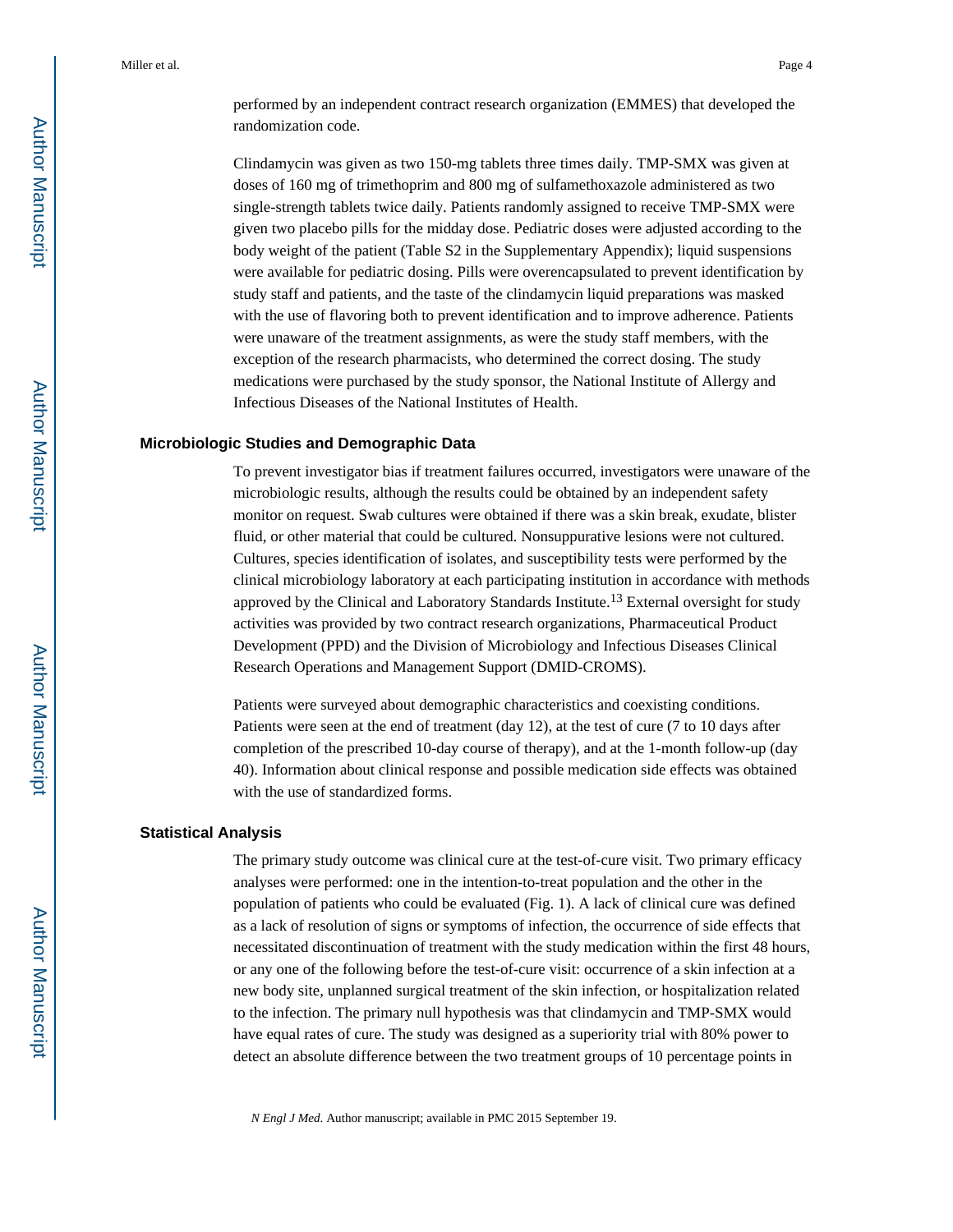cure rates (85% vs. 95%) in the population that could be evaluated, at an alpha level of 0.05. Assuming a 20% attrition rate, we calculated that 524 patients (262 in each group) needed to be enrolled. The prespecified secondary outcomes were cure rates at the end of treatment and at the 1-month follow up visit; cure rates in the adult and pediatric populations; cure rates among patients with cellulitis, abscess, or mixed abscess and cellulitis (defined as separate lesions of abscess and cellulitis) at the test-of-cure visit; and adverse-event rates. Comparisons between groups were performed with the use of Pearson's chi-square test, Fisher's exact test, or an analysis-of-variance test, as appropriate; all tests were two-sided. Interim analyses for safety were performed by an independent data and safety monitoring committee. Findings from the trial are described in accordance with Consolidated Standards of Reporting Trials (CONSORT) guide-lines.<sup>14</sup>

# **Results**

#### **Demographic and Clinical Characteristics of the Patients**

A total of 524 patients were enrolled; 264 received clindamycin treatment, and 260 received TMP-SMX treatment (Fig. 1). A total of 52.3% of the patients were male, 53.2% were black, 40.3% were white, and 28.6% were Hispanic. The mean age was 27.1 years. A total of 29.6% of the patients were children (Table 1, and Table S3 in the Supplementary Appendix). There were no significant demographic differences between the groups.

Abscess was present in 160 patients (30.5%), cellulitis in 280 (53.4%), and mixed abscess and cellulitis in 82 (15.6%); the lesions in 2 patients (0.4%) were not characterized. There were no significant differences between the groups with regard to clinical presentation, signs, or symptoms. Incision and drainage were performed in 44.5% of the patients. Detailed clinical information on the patients is provided in Table 1.

Cultures were obtained for 296 patients (56.5%). The most common baseline isolate found in culture was *S. aureus* (217 of 524 patients, 41.4%) (Table 2); 27 of the 217 isolates (12.4%) were clindamy-cin-resistant, and 1 of 217 isolates (0.5%) was TMP-SMX–resistant. Stratification of culture results according to skin infection type is shown in Table S4 in the Supplementary Appendix.

#### **Clinical Cure at the Test-of-Cure Visit**

The rate of cure in the intention-to-treat population (524 patients) at the test-of-cure visit was 80.3% (95% confidence interval [CI], 75.2 to 85.4) in the clindamycin group and 77.7% (95% CI, 72.3 to 83.1) in the TMP-SMX group (difference, −2.6 percentage points; 95% CI,  $-10.2$  to 4.9; P = 0.52) (Table 3). In the population that could be evaluated (466 patients), the rate of cure was 89.5% (95% CI, 85.2 to 93.7) in the clindamycin group and 88.2% (95% CI, 83.7 to 92.7) in the TMP-SMX group (difference, −1.2 percentage points; 95% CI, −7.6 to 5.1;  $P = 0.77$ ) (Fig. 2).

There were no significant differences between treatment groups, in either the intention-totreat population or the population that could be evaluated, in subgroups consisting of children, adults, or patients with cellulitis, abscesses, or mixed abscess and cellulitis lesions (Table 3). In addition, there were no significant between-group differences in subgroups of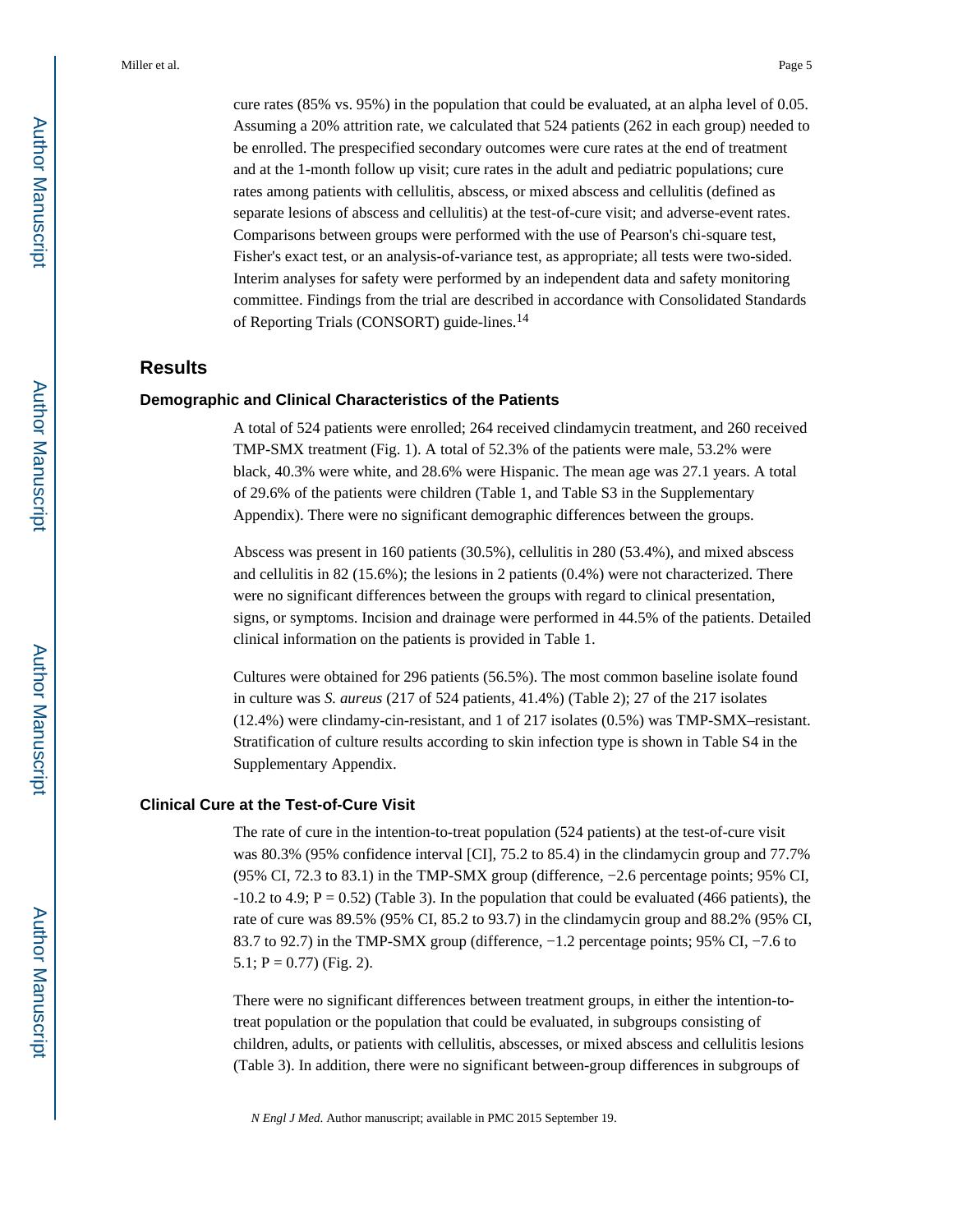patients infected with *S. aureus*, MRSA, or MSSA in either the intention-to-treat population or the population that could be evaluated. In the population that could be evaluated, 11 of 15 clindamycin-treated patients with clindamycin-resistant *S. aureus* isolates were cured, as compared with 77 of 84 patients with susceptible isolates (73.3% [95% CI, 47.0 to 99.7] vs. 91.7% [95% CI, 85.0 to 98.3],  $P = 0.06$ ).

#### **Efficacy at 1 Month**

Cure rates at the 1-month follow-up visit were similar for the clindamycin and TMP-SMX groups in the intention-to-treat population (193 of 264 patients [73.1%; 95% CI, −67.6 to 78.6] and 176 of 260 patients [67.7%; 95% CI, 61.8 to 73.6], respectively; difference, −5.4 percentage points [95% CI,  $-13.6$  to 2.8]; P = 0.18) and in the population that could be evaluated (193 of 230 patients [83.9%; 95% CI, 78.9 to 88.9] and 176 of 225 patients [78.2%; 95% CI, 72.6 to 83.8]; difference, −5.7 percentage points [95% CI, −13.3 to 1.9]; P  $= 0.15$ ), respectively.

#### **Adverse Events**

Overall rates of adverse events were similar in the clindamycin and TMP-SMX groups (18.9% and 18.6%, respectively). The most common adverse events in the clindamycin and TMP-SMX groups were diarrhea (9.7% and 10.1%), nausea (2.3% and 2.7%), vomiting (2.3% and 1.6%), pruritus (1.5% and 1.2%), and rash (1.2% and 0.8%) (Table S5 in the Supplementary Appendix). There were no cases of *Clostridium difficile*–associated diarrhea. Most adverse events were mild or moderate and resolved without sequelae. There were no treatment-associated serious adverse events (Table S6). The rates of treatment discontinuation due to adverse events were similar in the two groups (8.3% and 8.8%) (Table S7 in the Supplementary Appendix).

# **Discussion**

We performed a double-blind, multicenter, randomized clinical trial to compare TMP-SMX and clindamycin, each of which is commonly recommended as empirical therapy for uncomplicated skin infections in the outpatient population with only minor or no coexisting conditions.6,7,15,16 The cure rates with TMP-SMX and clindamycin did not differ significantly. The cure rate with TMP-SMX ranged from 5 percentage points higher to 7 to 10 percentage points lower than the cure rate with clindamycin, on the basis of the 95% confidence intervals for rate differences in the intention-to-treat population and the population that could be evaluated. This well-powered superiority trial did not show the superiority of either intervention. Although it is not appropriate to claim that there are no differences on the basis of the negative result of the superiority test, important differences can reasonably be ruled out with the use of confidence intervals. Adverse-event rates with the two therapies were similar.

Among all the patients, 46% had one or more abscesses larger than 5 cm in diameter (proportionally smaller in young children), all of which underwent incision and drainage. The 5-cm cutoff was based on data from a single-center observational study involving children, in which abscesses larger than 5 cm were associated with treatment failure.<sup>17</sup>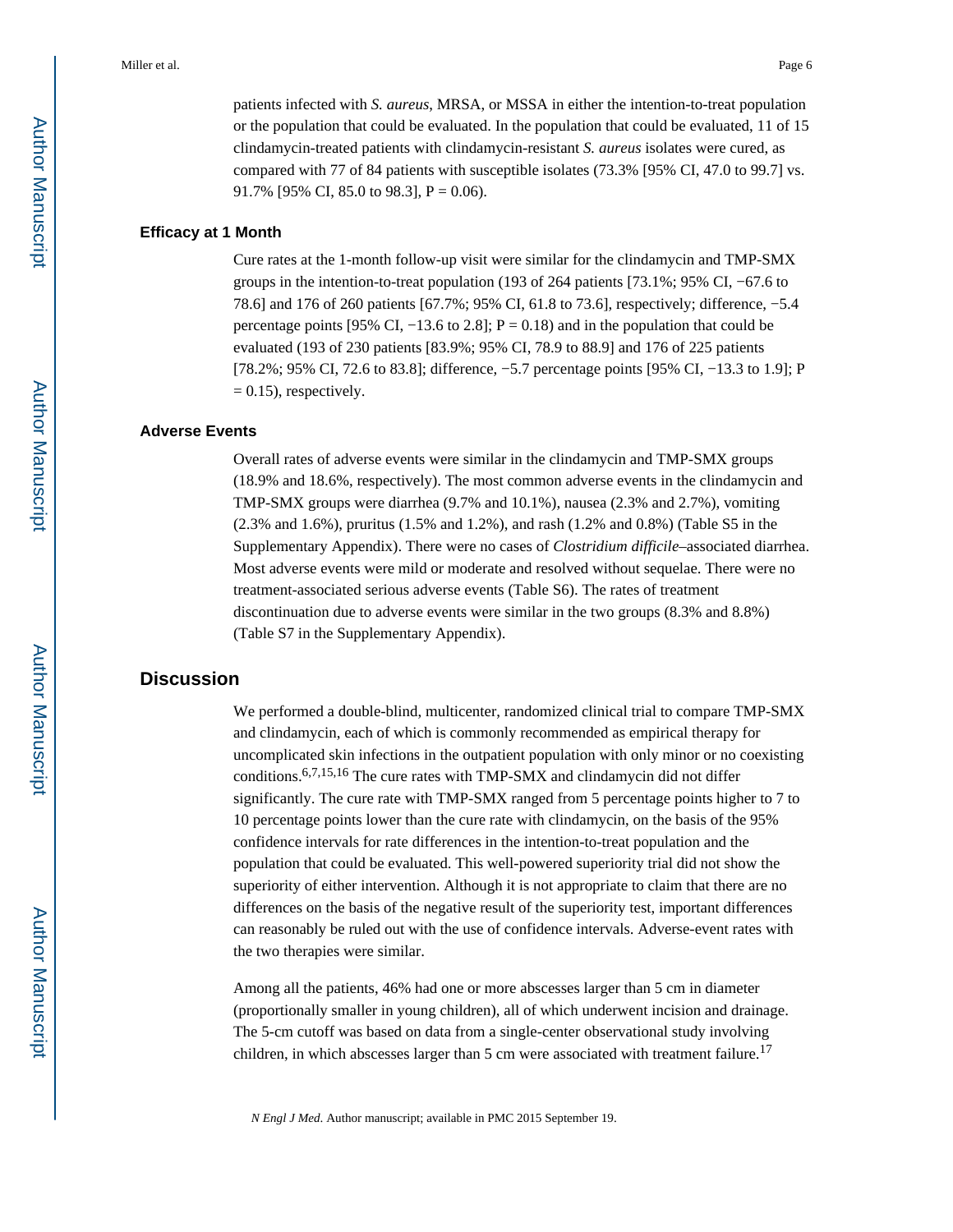Although incision and drainage alone may be sufficient for treatment in many cases, there are likely to be subgroups in which antibiotic therapy is needed. Outcomes in antibiotictreated patients with abscesses in our relatively low-risk population could reflect either similar true efficacies or the adequacy of incision and drainage alone. Large placebocontrolled trials are needed to further understand the role of active pharmacologic therapy in the treatment of patients with abscesses.

The cure rates for TMP-SMX and clindamycin were similar among patients who had cellulitis as the sole lesion type. In the prespecified analysis of patients with cellulitis only, the point estimates of the TMP-SMX mean cure rates were 86.6% and 76.4% for the population that could be evaluated and the intention-to-treat population, respectively rates that are 4.3 percentage points (95% CI, −13.1 to 4.6) to 4.5 percentage points (95% CI, −15.1 to 6.1) lower than the rates with clindamycin. In a post hoc analysis of patients with cellulitis with or without an abscess at another site, the cure rates were 87.9% (138 of 157 patients) with TMP-SMX and 90.9% (149 of 164) with clindamycin in the population that could be evaluated (difference,  $-3.0$  percentage points [95% CI,  $-10.5$  to 4.6]) and 77.1% (138 of 179) and 81.4% (149 of 183), respectively, in the intention-to-treat population (difference, −4.3 percentage points [95% CI, −13.5 to 4.8]). Our study was not powered to determine the superiority of one agent over the other in the subgroup of patients with cellulitis, but the data suggest that if there is a difference in outcome it is probably small. Moreover, in further support of the efficacy of TMP-SMX, the lower boundaries of the confidence intervals are above the 18 to 30% range for the inferiority of placebo to active agents cited for the outcome of cellulitis in the 2013 Food and Drug Administration guidance for acute bacterial skin and skin structure infections.18,19

The cause of cellulitis is incompletely understood, because a causative pathogen is not identified in most cases<sup>20</sup>; this is consistent with our study, in which 80% of cellulitis lesions could not be cultured because skin was intact. Expert opinion<sup>8</sup> and empirical data21,22 suggest that cellulitis is most commonly caused by *Streptococcus pyogenes*. Our findings are provocative, because TMP-SMX has been considered a poor empirical choice for the treatment of cellulitis. Recent data show that *S. pyogenes* strains may be TMP-SMX– susceptible if low-concentration thymidine agar is used for testing.<sup>23</sup> Our results showing that TMP-SMX and clindamycin have similar efficacy in patients with cellulitis are consistent with these in vitro data.

With respect to adverse events, the rates were similar in the two groups. In particular, the rates of diarrhea were similar. The absence of *C. difficile*–associated diarrhea may stem from its relatively low incidence in patients with low disease severity and younger age,  $24-26$ characteristics that were typical of the patients in this trial. Rash has been a concern with TMP-SMX therapy<sup>27</sup>; however, dermatologic side-effect rates were similar in the two groups. Overall adverse-event rates were similar in the pediatric and adult subgroups.

Our study has limitations. First, we excluded patients with serious coexisting conditions, and the outcomes of skin infections treated with clindamycin and TMP-SMX in populations with such conditions may differ. However, our investigation involved outpatients, the population in which approximately 95% of skin infections are treated, $28$  and thus is generalizable to a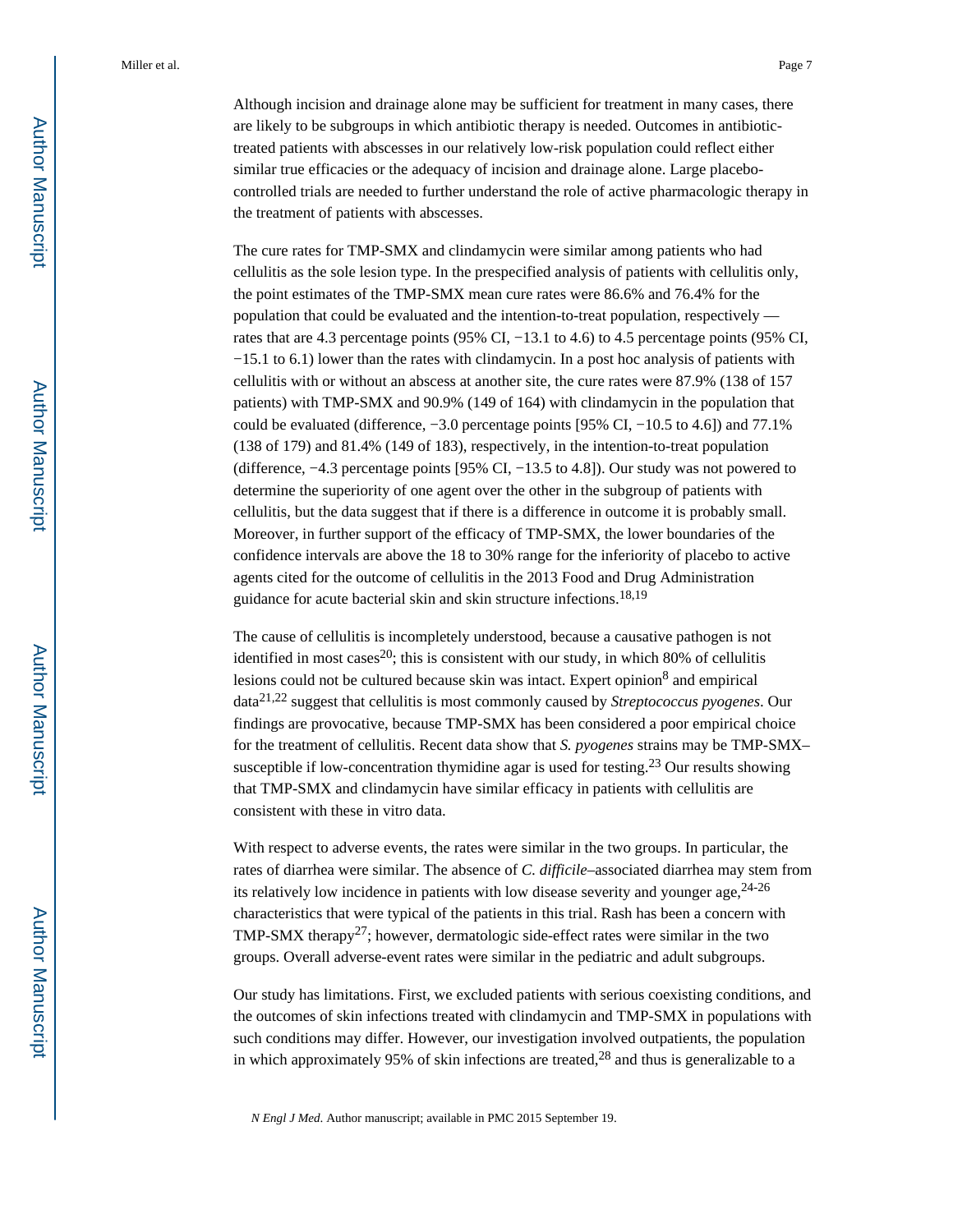large population. Second, we examined only two antibiotics, and the comparative efficacy and side-effect profile of other oral medications are unclear. However, the two antibiotics we studied are those typically recommended by experts in areas of MRSA endemicity.<sup>2,10-12</sup> Third, patients were followed for 1 month after therapy was completed, which is a strength in comparison with studies lacking a documented follow-up visit but is also a limitation. *S. aureus* infections are often recurrent,<sup>29,30</sup> and 1 month of follow-up may be inadequate for assessing the efficacy of a drug in preventing recurrent disease.

Fourth, the dosages of clindamycin and TMP-SMX for skin infections are not well defined. Some have suggested using twice the dose we used (see, e.g., [clinicaltrials.gov](http://clinicaltrials.gov) number NCT00729937), whereas others have recommended the same dose.<sup>8</sup> Our data show that the efficacy of TMP-SMX doses of 160 mg and 800 mg does not differ significantly from that of a commonly recommended dose of clindamycin — specifically, 300 mg three times daily.<sup>8</sup> Finally, the proportions of patients who had an *S. aureus* isolate that was resistant to clindamycin or TMP-SMX (5.2% and 0.2%, respectively) were relatively low. Given the low prevalence of resistance, its contribution to treatment failure is unclear, although there was a trend toward a lower clindamycin cure rate for infections caused by clindamycinresistant *S. aureus* versus clindamycin-susceptible isolates (73.3% vs. 91.7%, P = 0.06), which also raises important questions about the spontaneous response rate. The number of patients with inducible clindamycin-resistant isolates was even smaller (three patients in the population that could be evaluated), which precluded making conclusions about its role in treatment failure.

Our study has important strengths. It was a double-blind, randomized clinical trial accompanied by detailed drug accountability (i.e., storage, handling, and dispensing of study drugs, as well as documentation of their administration), detailed systematic reviews of adverse drug effects, and relatively low rates of attrition (10.5%). We included both adults and children, which is of critical importance given that skin infections are highly prevalent among persons of all ages.7,28 Finally, the populations studied were ethnically and geographically diverse. In summary, we found no significant differences between the efficacy of clindamycin and that of TMP-SMX for the treatment of uncomplicated skin infections in children and adults with few or no major coexisting conditions.

# **Supplementary Material**

Refer to Web version on PubMed Central for supplementary material.

# **Acknowledgments**

Supported by grants from the National Institutes of Allergy and Infectious Diseases (1U01 HHSN272200700031C, to Dr. Chambers) and the National Center for Research Resources (UL1RR033176, now at the National Center for Advancing Translational Sciences, UL1TR000124).

Dr. Miller reports receiving consulting fees from Cubist, Durata, and Pfizer; Dr. Daum, fees for serving on an advisory board from Pfizer; Dr. Creech, grant support from Pfizer and Cubist; Dr. Hoagland, fees for providing statistical analysis and programming services from EMMES; and Dr. Chambers, fees for serving on advisory boards from Theravance and AstraZeneca, consulting fees from Cubist, Pfizer, Trius, and AstraZeneca, and grant support from Cubist; Dr. Chambers also reports that he holds stock in Trius and Merck and that his institution holds a contract for a clinical trial from Cerexa.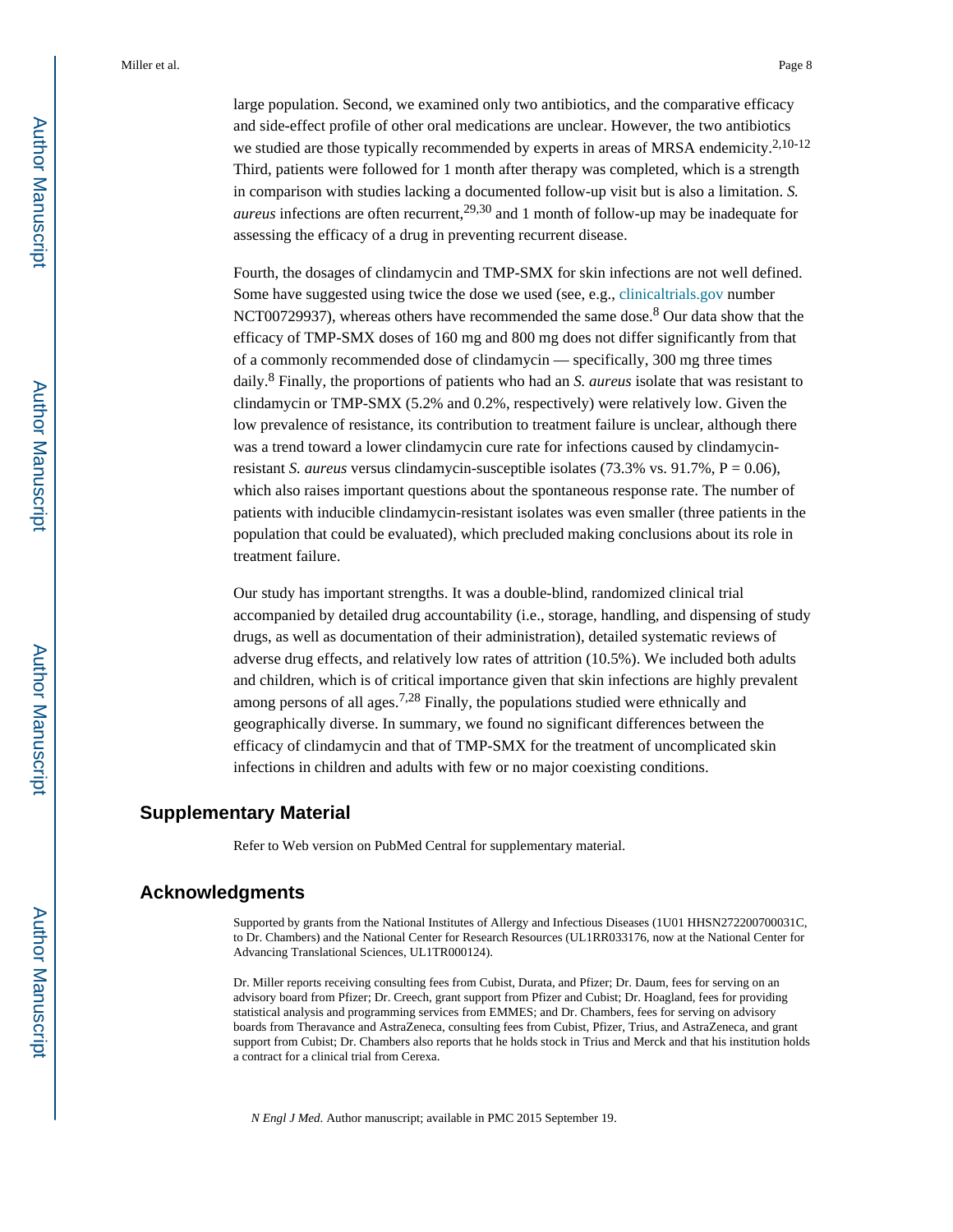We thank Christine Chiou, M.D., Maureen Mehigan, R.N., B.S.N., and Hyung Koo, R.N., B.S.N., at the Division of Microbiology and Infectious Diseases; and Thad Zajdowicz, Nancy Browning, and the staff at EMMES for their support with the conduct of this clinical trial.

# **References**

- 1. Hersh AL, Chambers HF, Maselli JH, Gonzales R. National trends in ambulatory visits and antibiotic prescribing for skin and soft-tissue infections. Arch Intern Med. 2008; 168:1585–91. [PubMed: 18663172]
- 2. Pallin DJ, Egan DJ, Pelletier AJ, Espinola JA, Hooper DC, Camargo CA Jr. Increased US emergency department visits for skin and soft tissue infections, and changes in antibiotic choices, during the emergence of community-associated methicillin-resistant Staphylococcus aureus. Ann Emerg Med. 2008; 51:291–8. [PubMed: 18222564]
- 3. Edelsberg J, Taneja C, Zervos M, et al. Trends in US hospital admissions for skin and soft tissue infections. Emerg Infect Dis. 2009; 15:1516–8. [PubMed: 19788830]
- 4. Carratalà J, Rosón B, Fernández-Sabé N, et al. Factors associated with complications and mortality in adult patients hospitalized for infectious cellulitis. Eur J Clin Microbiol Infect Dis. 2003; 22:151– 7. [PubMed: 12649712]
- 5. Lipsky BA, Kollef MH, Miller LG, Sun X, Johannes RS, Tabak YP. Predicting bacteremia among patients hospitalized for skin and skin-structure infections: derivation and validation of a risk score. Infect Control Hosp Epidemiol. 2010; 31:828–37. [PubMed: 20586653]
- 6. Moran GJ, Krishnadasan A, Gorwitz RJ, et al. Methicillin-resistant *S. aureus* infections among patients in the emergency department. N Engl J Med. 2006; 355:666–74. [PubMed: 16914702]
- 7. Ray GT, Suaya JA, Baxter R. Incidence, microbiology, and patient characteristics of skin and softtissue infections in a U.S. population: a retrospective population-based study. BMC Infect Dis. 2013; 13:252. [PubMed: 23721377]
- 8. Stevens DL, Bisno AL, Chambers HF, et al. Practice guidelines for the diagnosis and management of skin and soft-tissue infections. Clin Infect Dis. 2005; 41:1373–406. [PubMed: 16231249]
- 9. Gorwitz, RJ.; Jernigan, DB.; Powers, JH.; Jernigan, JA. Strategies for clinical management of MRSA in the community: summary of an experts' meeting convened by the Centers for Disease Control and Prevention. 2006. [http://www.cdc.gov/mrsa/pdf/MRSA-Strategies-](http://www.cdc.gov/mrsa/pdf/MRSA-Strategies)[ExpMtgSummary-2006.pdf](http://www.cdc.gov/mrsa/pdf/MRSA-Strategies)
- 10. Hyun DY, Mason EO, Forbes A, Kaplan SL. Trimethoprim-sulfamethoxazole or clindamycin for treatment of community-acquired methicillin-resistant Staphylococcus aureus skin and soft tissue infections. Pediatr Infect Dis J. 2009; 28:57–9. [PubMed: 19057459]
- 11. Mascitti KB, Gerber JS, Zaoutis TE, Barton TD, Lautenbach E. Preferred treatment and prevention strategies for recurrent community-associated methicillin-resistant Staphylococcus aureus skin and soft-tissue infections: a survey of adult and pediatric providers. Am J Infect Control. 2010; 38:324–8. [PubMed: 20420965]
- 12. Williams DJ, Cooper WO, Kaltenbach LA, et al. Comparative effectiveness of antibiotic treatment strategies for pediatric skin and soft-tissue infections. Pediatrics. 2011; 128(3):e479–e487. [PubMed: 21844058]
- 13. Clinical and Laboratory Standards Institute (CLSI). CLSI document M7-A9. Wayne, PA: CLSI; Jan. 2012 Methods for dilution antimicrobial susceptibility tests for bacteria that grow aerobically; approved standard — ninth edition. [http://antimicrobianos.com.ar/ATB/wp-content/uploads/](http://antimicrobianos.com.ar/ATB/wp-content/uploads/2012/11/03-CLSI-M07-A9-2012.pdf) [2012/11/03-CLSI-M07-A9-2012.pdf](http://antimicrobianos.com.ar/ATB/wp-content/uploads/2012/11/03-CLSI-M07-A9-2012.pdf)
- 14. Schulz KF, Altman DG, Moher D. CONSORT Group. CONSORT 2010 statement: updated guidelines for reporting parallel group randomized trials. Ann Intern Med. 2010; 152:726–32. [PubMed: 20335313]
- 15. Chen CJ, Huang YC, Chiu CH, Su LH, Lin TY. Clinical features and genotyping analysis of community-acquired methicillin-resistant Staphylococcus aureus infections in Taiwanese children. Pediatr Infect Dis J. 2005; 24:40–5. [PubMed: 15665709]
- 16. David MZ, Daum RS. Community-associated methicillin-resistant Staphylococcus aureus: epidemiology and clinical consequences of an emerging epidemic. Clin Microbiol Rev. 2010; 23:616–87. [PubMed: 20610826]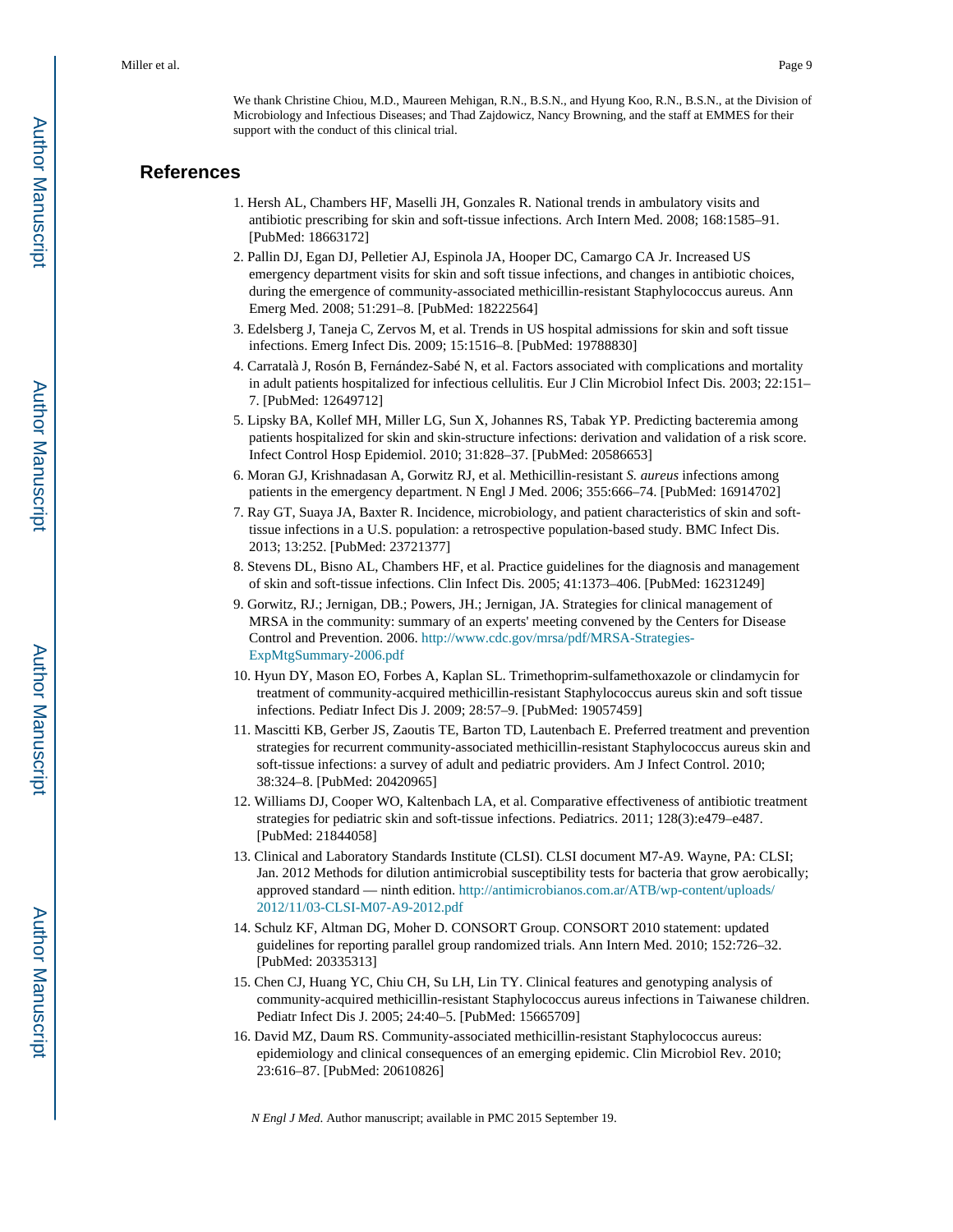- 17. Lee MC, Rios AM, Aten MF, et al. Management and outcome of children with skin and soft tissue abscesses caused by community-acquired methicillin-resistant Staphylococcus aureus. Pediatr Infect Dis J. 2004; 23:123–7. [PubMed: 14872177]
- 18. Department of Health and Human Services. Food and Drug Administration Center for Drug Evaluation and Research (CDER). Guidance for industry: acute bacterial skin and skin structure infections: developing drugs for treatment. Oct. 2013 [http://www.fda.gov/downloads/Drugs/](http://www.fda.gov/downloads/Drugs/Guidances/ucm071185.pdf) [Guidances/ucm071185.pdf](http://www.fda.gov/downloads/Drugs/Guidances/ucm071185.pdf)
- 19. Itani KM, Shorr AF. FDA guidance for ABSSSI trials: implications for conducting and interpreting clinical trials. Clin Infect Dis. 2014; 58(Suppl 1):S4–S9. [PubMed: 24343831]
- 20. Chira S, Miller LG. Staphylococcus aureus is the most common identified cause of cellulitis: a systematic review. Epidemiol Infect. 2010; 138:313–7. [PubMed: 19646308]
- 21. Jeng A, Beheshti M, Li J, Nathan R. The role of beta-hemolytic streptococci in causing diffuse, nonculturable cellulitis: a prospective investigation. Medicine (Baltimore). 2010; 89:217–26. [PubMed: 20616661]
- 22. Eells SJ, Chira S, David CG, Craft N, Miller LG. Non-suppurative cellulitis: risk factors and its association with Staphylococcus aureus colonization in an area of endemic community-associated methicillin-resistant S. aureus infections. Epidemiol Infect. 2011; 139:606–12. [PubMed: 20561389]
- 23. Bowen AC, Lilliebridge RA, Tong SY, et al. Is Streptococcus pyogenes resistant or susceptible to trimethoprim-sulfa-methoxazole? J Clin Microbiol. 2012; 50:4067–72. [PubMed: 23052313]
- 24. Loo VG, Bourgault AM, Poirier L, et al. Host and pathogen factors for *Clostridium difficile*  infection and colonization. N Engl J Med. 2011; 365:1693–703. [PubMed: 22047560]
- 25. Kyne L, Sougioultzis S, McFarland LV, Kelly CP. Underlying disease severity as a major risk factor for nosocomial Clostridium difficile diarrhea. Infect Control Hosp Epidemiol. 2002; 23:653–9. [PubMed: 12452292]
- 26. Pallin DJ, Binder WD, Allen MB, et al. Clinical trial: comparative effectiveness of cephalexin plus trimethoprim-sulfa-methoxazole versus cephalexin alone for treatment of uncomplicated cellulitis: a randomized controlled trial. Clin Infect Dis. 2013; 56:1754–62. [PubMed: 23457080]
- 27. Ho JM, Juurlink DN. Considerations when prescribing trimethoprim-sulfa-methoxazole. CMAJ. 2011; 183:1851–8. [PubMed: 21989472]
- 28. Miller, LG.; Eisenberg, DF.; Chang, CL., et al. The burden of skin and soft tissue infections: incidence and costs from a large U.S. population of commercially insured persons aged 0-64 years from 2005 to 2008. Presented at the 51st Annual International Conference on Antimicrobial Agents and Chemotherapy; Chicago. September 17-20 2011; abstract
- 29. Fritz SA, Hogan PG, Hayek G, et al. Household versus individual approaches to eradication of community-associated Staphylococcus aureus in children: a randomized trial. Clin Infect Dis. 2012; 54:743–51. [PubMed: 22198793]
- 30. Miller LG, Tan J, Eells SJ, Benitez E, Radner AB. Prospective investigation of nasal mupirocin, hexachlorophene body wash, and systemic antibiotics for prevention of recurrent communityassociated methicillin-resistant Staphylococcus aureus infections. Antimicrob Agents Chemother. 2012; 56:1084–6. [PubMed: 22083485]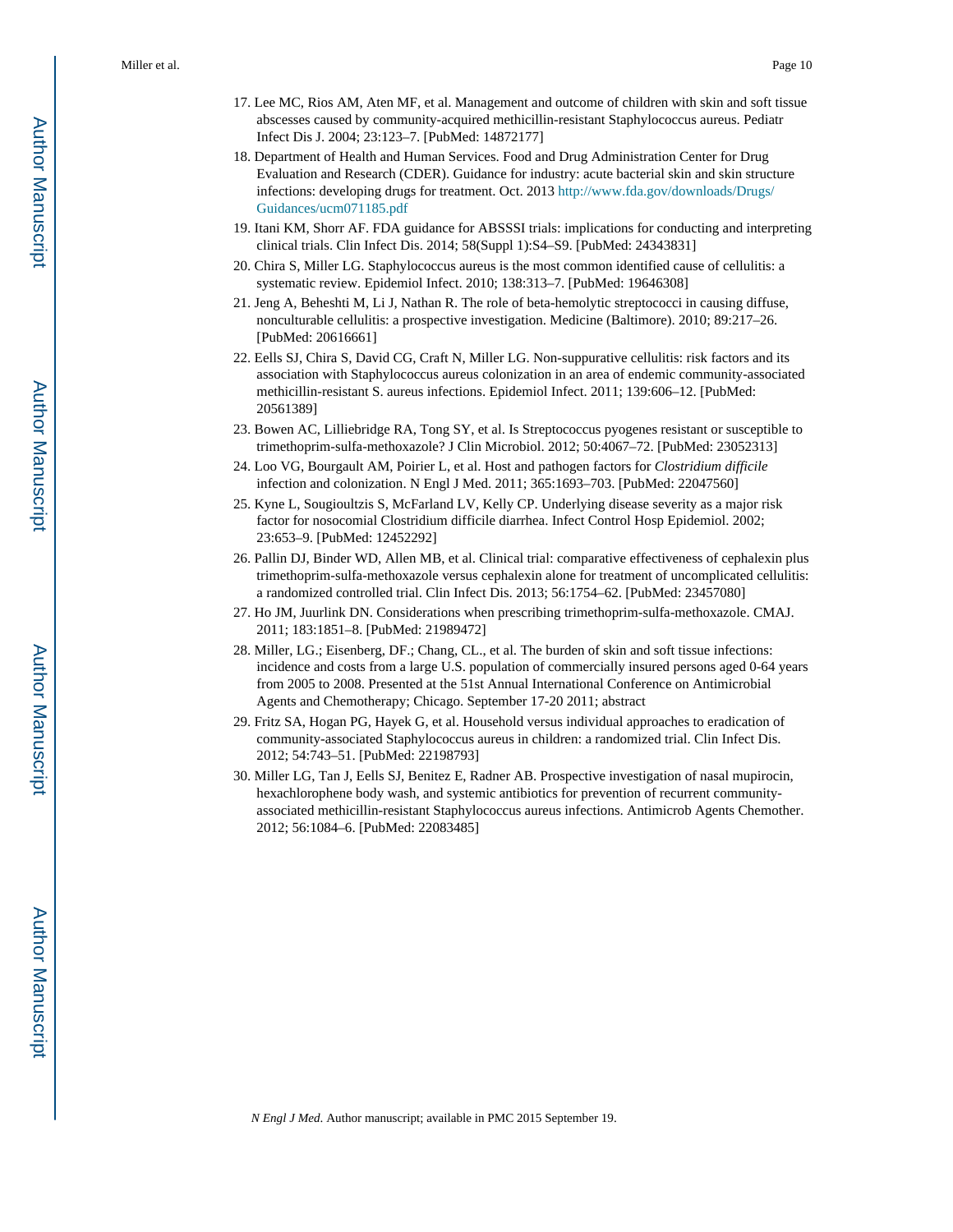

**Figure 1. Enrollment, Randomization, and Follow-up** TMP-SMX denotes trimethoprim–sulfamethoxazole.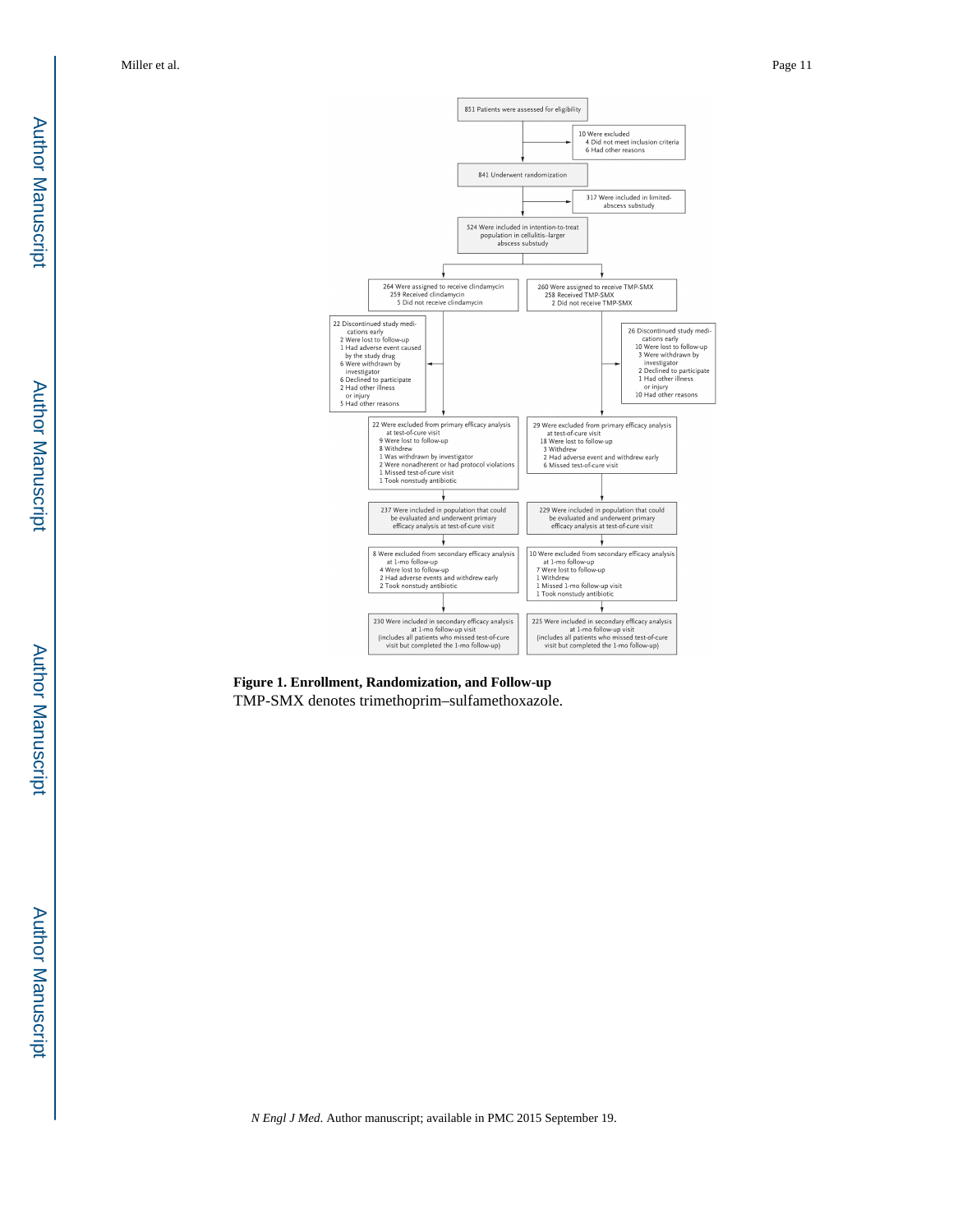

**Figure 2. Comparison of the Efficacy of Clindamycin and TMP-SMX in Patients with Uncomplicated Skin Infection**

The graph shows the proportion of patients cured by the time of the test-of-cure visit in the intention-to-treat population and the population that could be evaluated. The actual confidence level was 95.60% after adjustment for interim analyses.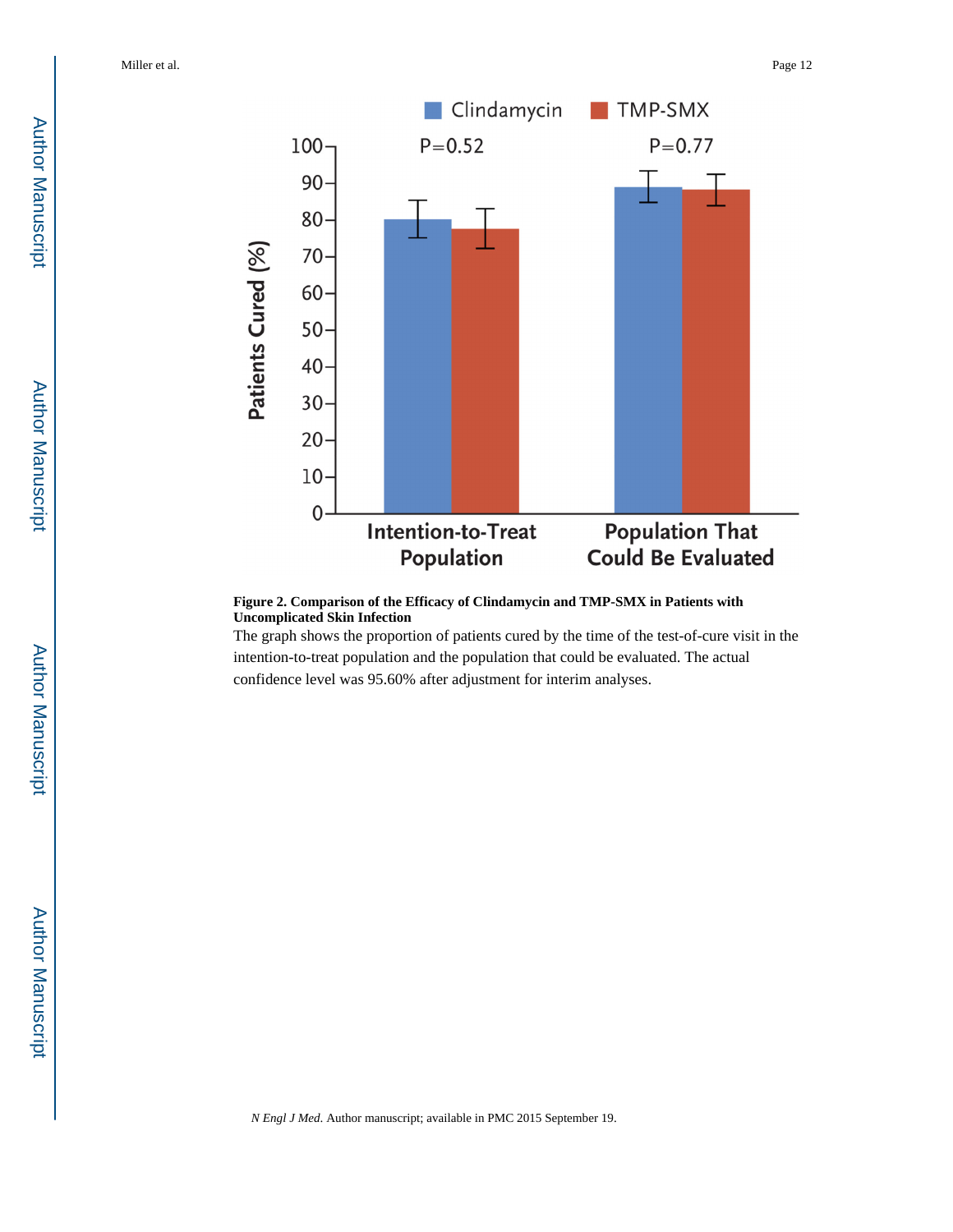| Table 1                                                                 |  |
|-------------------------------------------------------------------------|--|
| Baseline Characteristics of the Patients, According to Treatment Group* |  |

| <b>Characteristic</b>                                                                   | Clindamycin Group ( $N = 264$ ) | <b>TMP-SMX Group</b> $(N = 260)$ | All Patients ( $N = 524$ ) |
|-----------------------------------------------------------------------------------------|---------------------------------|----------------------------------|----------------------------|
| Female sex — no. $(\%)$                                                                 | 129 (48.9)                      | 121(46.5)                        | 250 (47.7)                 |
| Hispanic ethnic background — no. $(\%)^{\dagger}$                                       |                                 |                                  |                            |
| Non-Hispanic or Non-Latino                                                              | 188 (71.2)                      | 186(71.5)                        | 374 (71.4)                 |
| Hispanic or Latino                                                                      | 76 (28.8)                       | 74 (28.5)                        | 150(28.6)                  |
| Race or ethnic group — no. $(\%)^{\dagger}$                                             |                                 |                                  |                            |
| American Indian or Alaskan Native                                                       | 1(0.4)                          | 2(0.8)                           | 3(0.6)                     |
| Asian                                                                                   | 5(1.9)                          | 4(1.5)                           | 9(1.7)                     |
| Hawaiian or Pacific Islander                                                            | 4(1.5)                          | 2(0.8)                           | 6(1.1)                     |
| <b>Black</b>                                                                            | 141 (53.4)                      | 138(53.1)                        | 279 (53.2)                 |
| White                                                                                   | 102(38.6)                       | 109(41.9)                        | 211 (40.3)                 |
| Multiracial                                                                             | 10(3.8)                         | 4(1.5)                           | 14(2.7)                    |
| Other or unknown                                                                        | 1(0.4)                          | 1(0.4)                           | 2(0.4)                     |
| Age group $-$ no. $(\%)$                                                                |                                 |                                  |                            |
| <1 yr                                                                                   | 6(2.3)                          | 5(1.9)                           | 11(2.1)                    |
| $1-8$ yr                                                                                | 45 (17.0)                       | 42(16.2)                         | 87(16.6)                   |
| $9 - 17$ yr                                                                             | 30(11.4)                        | 27(10.4)                         | 57 (10.9)                  |
| 18 <sub>yr</sub>                                                                        | 183 (69.3)                      | 186(71.5)                        | 369 (70.4)                 |
| Temperature — $^{\circ}C$                                                               | $36.61 \pm 0.50$                | 36.59±0.52                       | $36.60 \pm 0.51$           |
| Area of wound — cm <sup>2,<math>\dot{\tau}</math>, <math>\dot{\mathcal{S}}</math></sup> | 43.84±140.03                    | 35.35±71.13                      | 39.62±111.28               |
| Purulent drainage present — no. (%)                                                     | 124(47.0)                       | 113 (43.5)                       | 237(45.2)                  |
| Incision and drainage performed — no. $(\%)$                                            | 122(46.2)                       | 111(42.7)                        | 233(44.5)                  |
| Type of lesion — no. $(\%)$                                                             |                                 |                                  |                            |
| Abscess only                                                                            | 80 (30.3)                       | 80(30.8)                         | 160(30.5)                  |
| Cellulitis only                                                                         | 136(51.5)                       | 144 (55.4)                       | 280 (53.4)                 |
| Mixed abscess and cellulitis//                                                          | 47 (17.8)                       | 35(13.5)                         | 82 (15.6)                  |

*\** Complete data on demographics and age, stratified according to treatment group, are provided in Table S3 in the Supplementary Appendix. P values for all comparisons were nonsignificant (P>0.05 for all comparisons). The denominator for calculation of percentages is the number of patients in the intention-to-treat population for each treatment group. Plus–minus values are means ±SD. TMP-SMX denotes trimethoprim– sulfamethoxazole.

*†* Race and ethnic group and information on Hispanic ethnic background were self-reported.

*‡* Data were available for 263 patients in the clindamycin group and 259 in the TMP-SMX group.

*§* Areas were calculated with the use of the formula for an ellipse ([length × width × π]/4).

*¶* The type of lesion was not known for 2 patients.

 $\#$ Patients categorized as having mixed abscess and cellulitis lesions were those who had more than one lesion, with at least one abscess lesion that underwent incision and drainage and at least one cellulitis lesion that did not require incision and drainage.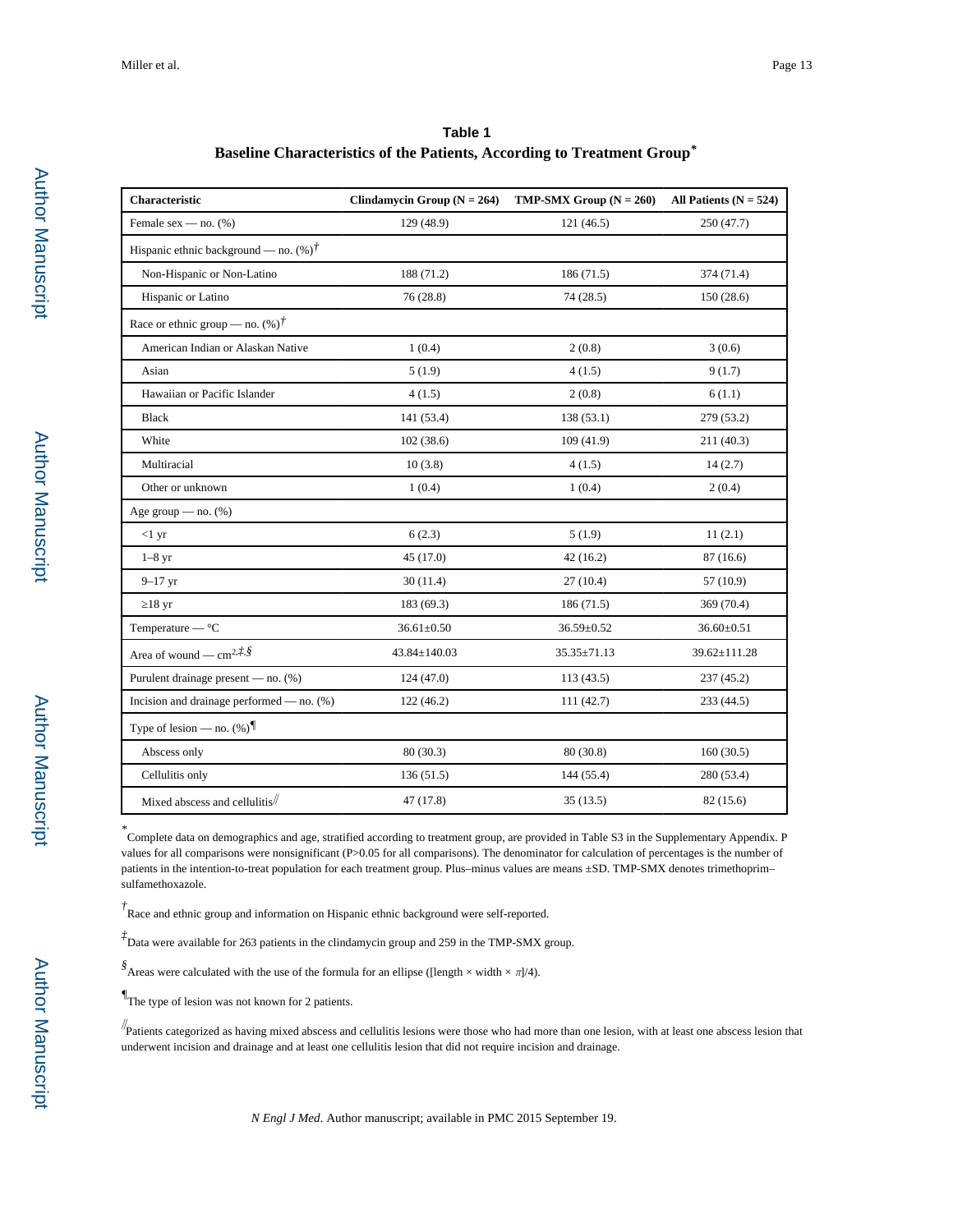# **Table 2**

# **Wound Culture Results at Baseline***\**

| <b>Culture Result</b>                          | Clindamycin Group ( $N = 264$ ) | $TMP-SMX Group (N =$<br>260) | All Patients ( $N = 524$ ) |
|------------------------------------------------|---------------------------------|------------------------------|----------------------------|
|                                                |                                 |                              | no. of patients $(\% )$    |
| No culture obtained                            | 110(41.7)                       | 118 (45.4)                   | 228(43.5)                  |
| Culture obtained but no growth                 | 6(2.3)                          | 6(2.3)                       | 12(2.3)                    |
| Culture obtained but no results                | 4(1.5)                          | 3(1.2)                       | 7(1.3)                     |
| Positive culture                               | 144 (54.5)                      | 133 (51.2)                   | 277(52.9)                  |
| Staphylococcus aureus                          | 108(40.9)                       | 109 (41.9)                   | 217 (41.4)                 |
| <b>MRSA</b>                                    | 84 (31.8)                       | 83 (31.9)                    | 167(31.9)                  |
| Clindamycin-resistant                          | 12(4.5)                         | 9(3.5)                       | 21(4.0)                    |
| TMP-SMX-resistant                              | 1(0.4)                          | $\mathbf{0}$                 | 1(0.2)                     |
| <b>MSSA</b>                                    | 25(9.5)                         | 27(10.4)                     | 52 (9.9)                   |
| Clindamycin-resistant                          | 3(1.1)                          | 3(1.2)                       | 6(1.1)                     |
| TMP-SMX-resistant                              | $\mathbf{0}$                    | $\boldsymbol{0}$             | $\overline{0}$             |
| Streptococcus pyogenes                         | 3(1.1)                          | 5(1.9)                       | 8(1.5)                     |
| Group B streptococcus                          | 1(0.4)                          | 1(0.4)                       | 2(0.4)                     |
| Beta-hemolytic group C streptococcus           | 2(0.8)                          | $\overline{0}$               | 2(0.4)                     |
| Beta-hemolytic group F streptococcus           | $\Omega$                        | 1(0.4)                       | 1(0.2)                     |
| Non-group A and B beta-hemolytic streptococcus | 1(0.4)                          | $\mathbf{0}$                 | 1(0.2)                     |
| Viridans group streptococcus                   | 9(3.4)                          | 9(3.5)                       | 18(3.4)                    |
| Enterobacter species                           | 1(0.4)                          | $\mathbf{0}$                 | 1(0.2)                     |
| Enterococcus species                           | 1(0.4)                          | 1(0.4)                       | 2(0.4)                     |
| Escherichia coli                               | 2(0.8)                          | 2(0.8)                       | 4(0.8)                     |
| Hemophilus species                             | 2(0.8)                          | 2(0.8)                       | 4(0.8)                     |
| Klebsiella species                             | 1(0.4)                          | 2(0.8)                       | 3(0.6)                     |
| Lactobacillus species                          | 2(0.8)                          | $\boldsymbol{0}$             | 2(0.4)                     |
| Proteus mirabilis                              | 9(3.4)                          | 1(0.4)                       | 10(1.9)                    |
| Bacterial growth not otherwise specified       | 2(0.8)                          | $\mathbf{0}$                 | 2(0.4)                     |
| Coagulase-negative staphylococcus              | 19(7.2)                         | 19(7.3)                      | 38 (7.3)                   |
| Diphtheroid bacilli                            | 8(3.0)                          | 7(2.7)                       | 15(2.9)                    |
| Other                                          | 11(4.2)                         | 7(2.7)                       | 18(3.4)                    |

*\** The denominator for the calculation of percentages is the number of patients in the intention-to-treat population for each group. Patients are counted once for each species identified. MRSA denotes methicillin-resistant *S. aureus*, and MSSA methicillin-susceptible *S. aureus*.